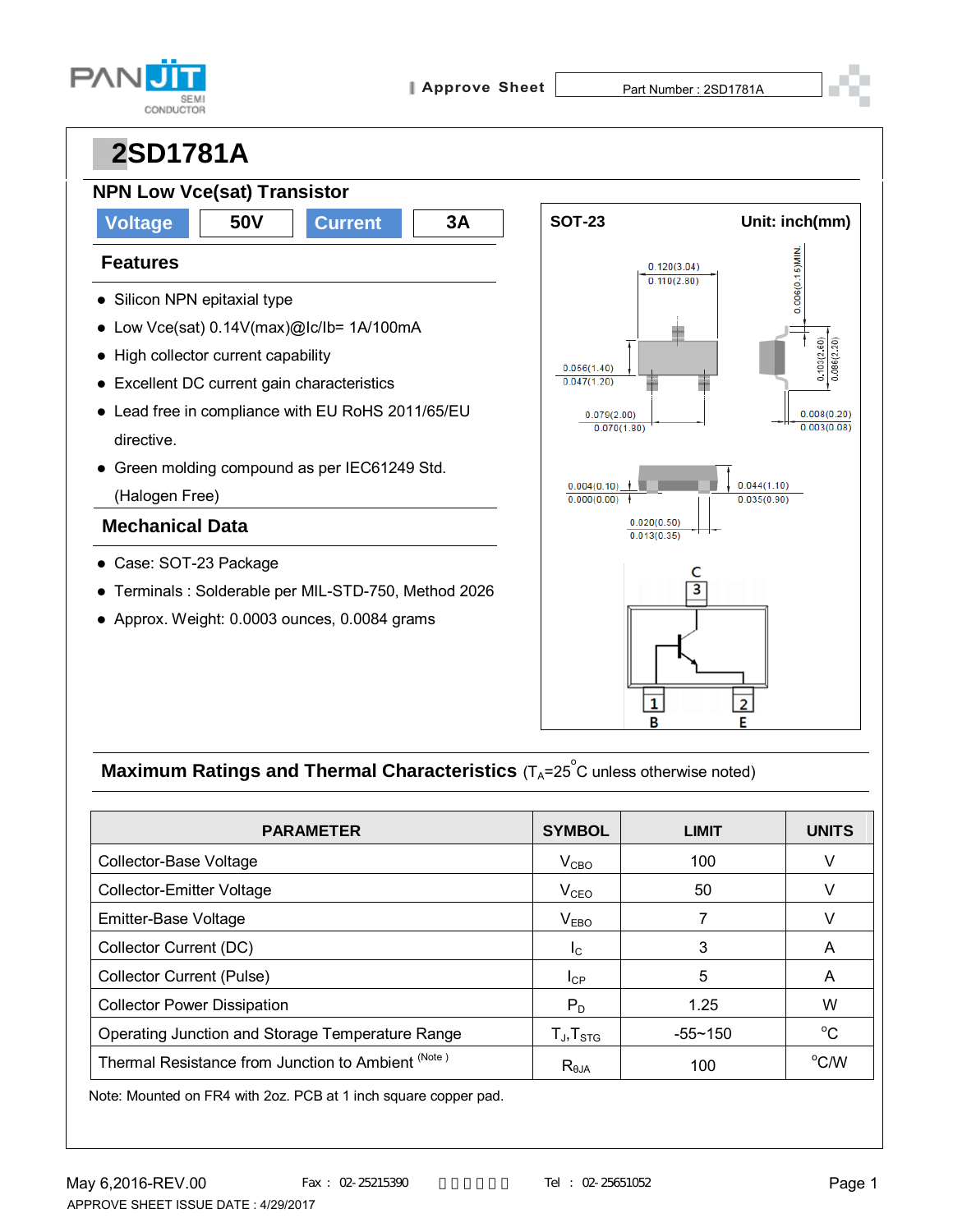

### **Electrical Characteristics** (T<sub>A</sub>=25<sup>°</sup>C unless otherwise noted)

| <b>PARAMETER</b>                            | <b>SYMBOL</b>           | <b>TEST CONDITION</b>               | MIN.                     | TYP.           | MAX.                     | <b>UNITS</b> |  |
|---------------------------------------------|-------------------------|-------------------------------------|--------------------------|----------------|--------------------------|--------------|--|
| <b>OFF Characteristics</b>                  |                         |                                     |                          |                |                          |              |  |
| Collector-Emitter Breakdown Voltage         | <b>BV<sub>CEO</sub></b> | $I_C$ = 10mA, $I_B$ = 0A            | 50                       | $\blacksquare$ | $\overline{\phantom{a}}$ | V            |  |
| Collector-Base Breakdown Voltage            | $BV_{CBO}$              | $I_C = 0.1$ mA, $I_E = 0A$          | 100                      |                |                          | $\vee$       |  |
| Emitter-Base Breakdown Voltage              | BV <sub>EBO</sub>       | $I_E$ = 0.1mA, $I_C$ = 0A           | 7                        | 9.4            | $\blacksquare$           | V            |  |
| <b>Collector-Base Cutoff Current</b>        | $I_{CBO}$               | $V_{CB}$ = 30V, $I_E$ = 0A          | $\blacksquare$           | 1              | 100                      | nA           |  |
| <b>Emitter-Base Cutoff Current</b>          | $I_{EBO}$               | $V_{EB} = 4V$                       | $\overline{\phantom{a}}$ | 1              | 100                      | nA           |  |
| <b>Collector-Emitter Cutoff Current</b>     | $I_{\text{CES}}$        | $V_{CES}$ = 30 $V$                  |                          | 1              | 100                      | nA           |  |
| <b>ON characteristics</b>                   |                         |                                     |                          |                |                          |              |  |
| <b>DC Current Gain</b>                      | $h_{FE}$                | $V_{CE}$ = 5V I <sub>C</sub> = 50mA | 300                      |                |                          |              |  |
|                                             |                         | $V_{CE}$ = 5V I <sub>C</sub> = 0.5A | 300                      | 500            | 900                      |              |  |
|                                             |                         | $V_{CE}$ = 5V I <sub>C</sub> = 1A   | 200                      |                |                          |              |  |
| <b>Collector-Emitter Saturation Voltage</b> | $V_{CE(SAT)}$           | $I_c$ = 100mA, $I_B$ = 1mA          | $\blacksquare$           | 52             | 75                       | mV           |  |
|                                             |                         | $I_c$ = 500mA, $I_B$ = 50mA         | $\blacksquare$           | 53             | 100                      |              |  |
|                                             |                         | $I_C$ = 1A, $I_B$ = 100mA           | $\blacksquare$           | 94             | 140                      |              |  |
| Base-Emitter Saturation voltage             | $V_{BE(SAT)}$           | $I_C$ = 1A, $I_B$ = 100mA           | $\overline{\phantom{a}}$ | 0.87           | 1.1                      |              |  |
| Base-Emitter Turn-on voltage                | $V_{BE(on)}$            | $I_C$ = 1mA, $V_{CE}$ = 2V          | $\blacksquare$           | 0.52           | 1.1                      | V            |  |
| <b>Transition Frequency</b>                 | $f_T$                   | $I_C$ = 100mA, $V_{CE}$ = 5V        |                          | 250            |                          | <b>MHz</b>   |  |
|                                             |                         | $f=100MHz$                          |                          |                |                          |              |  |
| <b>Collector Output Capacitance</b>         | $C_{OB}$                | $V_{CB}$ = 10V I <sub>E</sub> = 0A, |                          |                |                          | pF           |  |
|                                             |                         | $f = 1$ MHz                         |                          | 13             |                          |              |  |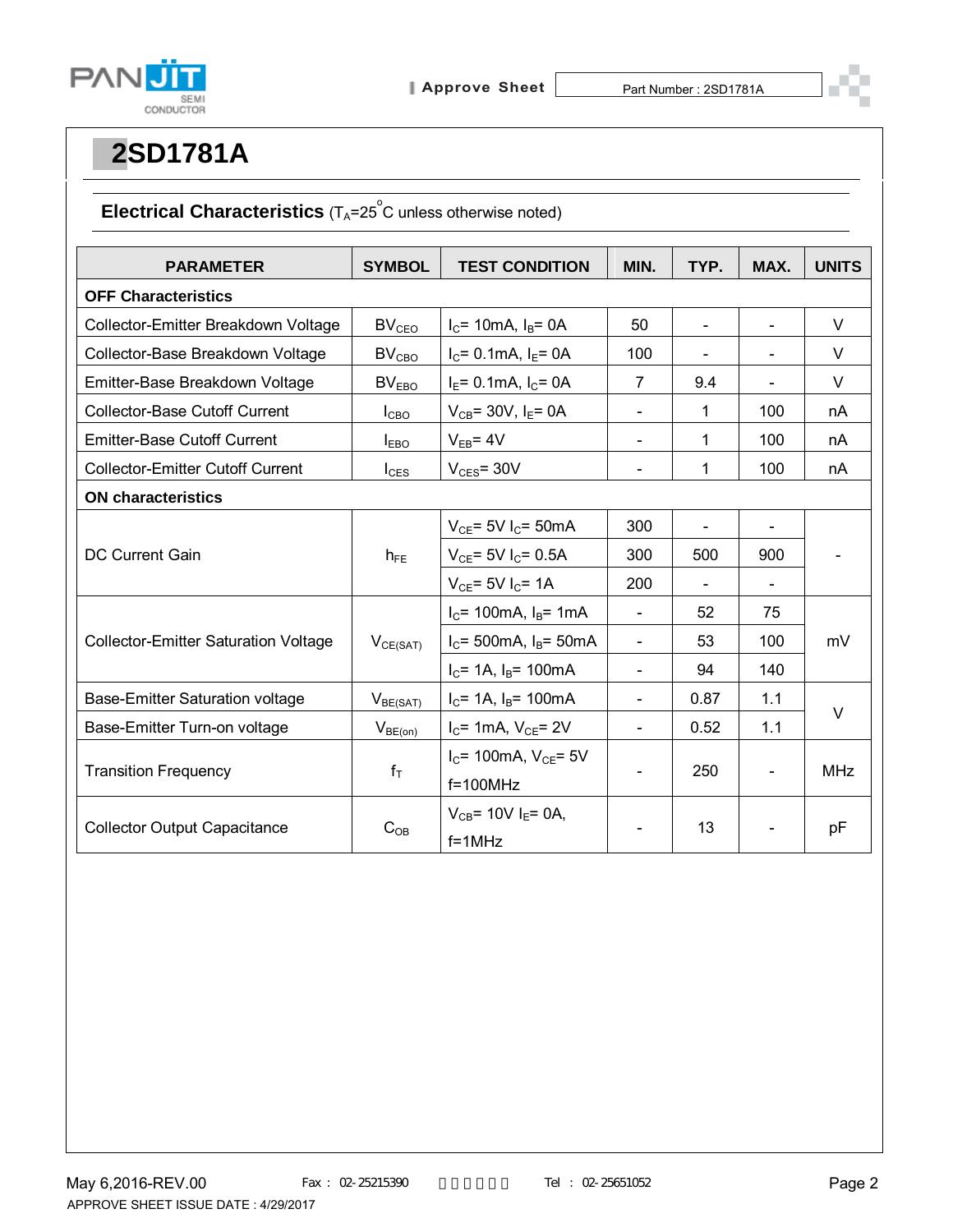